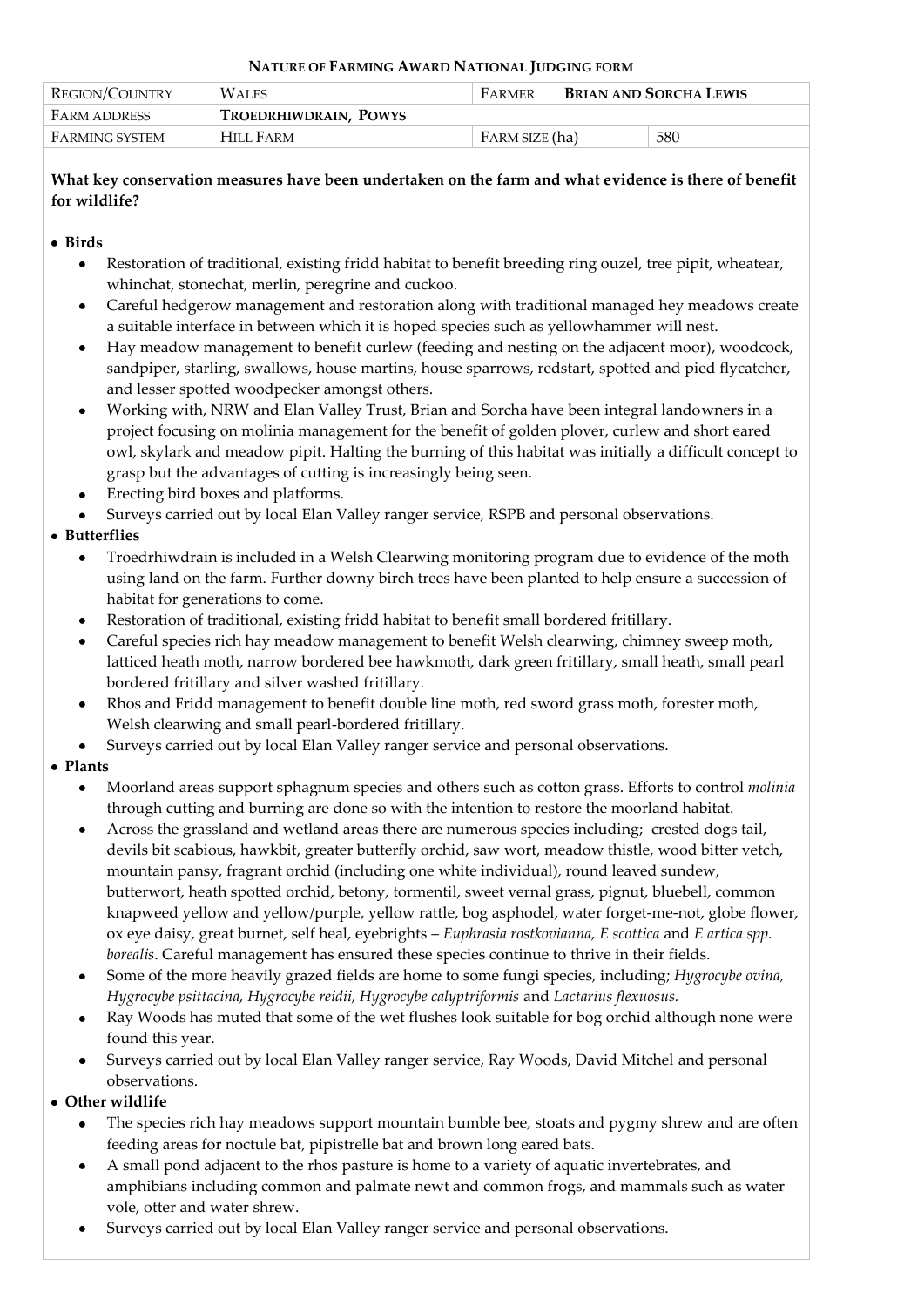#### **Is the farm a well-run commercial operation and on what basis has this been assessed?**

Troedrhiwdrain, like many upland farming operations has to compete with the more productive lowlands. They acknowledge that producing/finishing large lambs on a remote hill farm isn't financially possible, in response they have worked with what they have and used their local understanding of the traditional hay meadows to produce quality slow grown lambs fed on the herb rich swards, some of which are named and still used as Cae Ysbyty or hospital fields. A quality product and habitat they are passionate about, such that Sorcha is working with the Wales Wildlife Trust and others to develop a conservation certification for meat produced on conservation rich farmland.

A number of traditional breeds are used on the farm as these are better able to survive the often hostile conditions, as a result the fleeces each have unique qualities and Brian and Sorcha are looking into selling these also. A website is being created to educate about, and sell the products on the farm.

Many of the conservation measures carried out on the farm are inexpensive and can even be profitable in themselves, such as the coppicing of willow in a wet flush. Benefiting globe flower in the adjacent meadow and their winter fuel store.

Well administered AES (Glastir advanced) options and S15 agreements on the SSSI hay meadows also help to ensure commercial success.

**How has the farmer demonstrated they understand how the conservation action benefits the wildlife on the farm and shown enthusiasm for the conservation work undertaken?**

Brian and Sorcha are a farmer/conservationist couple and find the common ground where conservation and good farm business/production meet; they are both equally influential in the decision making on the farm. Sorcha's work in the local area provides her with many contacts through which she sources expertise and advice, and given their appreciation for what wildlife they already have in this HNV area there is a wealth for them to target management towards.

They have mentioned that in the past their Tir Gofal officer has worked closely with them and CCW (NRW) have implemented grazing restrictions and stocking numbers through their S15, they hope to be able to have a similar relationship with their Glastir Advanced officer and hope that they'll be able to manage for the species they have more prescriptively.

#### **How has the farmer been successful in maintaining, restoring and creating habitats on the farm?**

Troedrhiwdrain sits within the Elan Valley, the catchment for water supply to Birmingham and as such the farm has been managed for generations in a manner that has minimal impact on the land.

Habitats such as the SSSI hay meadows are maintained through careful grazing and cutting regimes, they also realizes the potential benefit that cattle grazing the area would bring, though this conflicts with the stocking limitations that are enforced around the reservoir edge and have entered discussions with Dwr Cymru to try and address this conflict.

Restoration of the fridd habitat on the moorland edge has been carried out to provide suitable habitat for various species including ring ouzel, this is to be continued but using birch saplings to also ensure continuity of trees for the Welsh clearwing.

As well as entire habitat restorations, single species reintroductions have taken place on the farm, an example of which is the propagation and planting of globe flower.

The creation of a small pond near the rhos pasture has further increased the farm's wildlife value; this was previously a difficult area to manage and would just be dominated by *molinia* if it was left. This was of little nature value and seemed a logical location for a pond. This now supports water vole, water shrew, otter and various invertebrate and plant species.